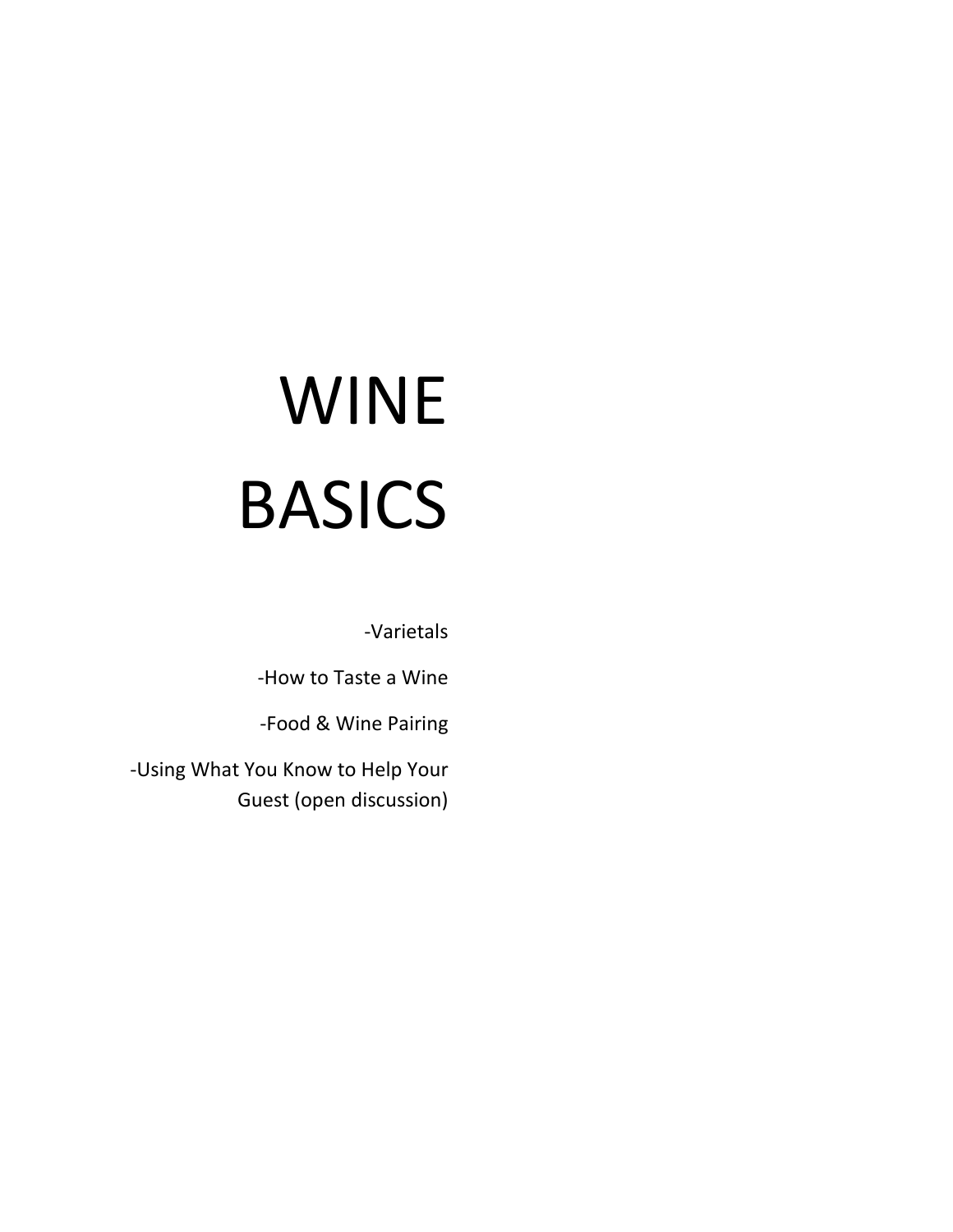**Cabernet Sauvignon:** (Kabernay Sov-in-yone) More robust tannins, dark fruits and great with more fatty pieces of meat.

#### **Merlot:** (Mare-low)

Juicier and softer with dark fruits and 'earthiness', but good tannins. Great with red meats, and mushrooms.

**Pinot Noir**: (Pee-no No-war (soft R)) Lighter body and delicate with cherry fruits, gentle acid and fine tannins. Excellent with fowl, salmon or delicate meats.

#### **Zinfandel:** (Zin-fan-dell)

Juicy, lively and bold, great with barbeque sauce or grilled foods.

## **Syrah / Shiraz:** (Suh-rah / Shir-oz(az))

Australians are juicier and bold with bright red and black fruits. Domestics are more focused and with a little more pepper.

## **Malbec:** (Mall-beck)

Dark and bold from France, but usually softer and more 'Cabernet' like when from Argentina. Dark fruits with (sometimes) a nice high tone and decent tannin. A wonderful pairing with beef.

**Mourvedre:** (More-ved-rah) soft & dark **Meritage:** (Mare-i-tedge) blend **Chateaneuf:** (Shat-en-oof) French blend

#### **Chardonnay**: (Shar-don-yae)

Can be crisp or buttery. Traditional styles include rich and oaky, soft and easy and crisp (Chablis).

**Pinot Grigio / Gris:** (Pee-no Gree-geo / Gree) Fair acid with softer citrus fruits. Great with most lighter dishes. Gris usually means more floral and heavier.

**Moscato (Muscat Blanc):** (Mo-ska-tow) Exceedingly fresh with floral and summer fruit aromas. Sometimes made with a light sparkle. Lower in alcohol, which translates to higher in sweetness, which makes it pair well for day time foods including fruits, salads and light cheeses.

**Sauvignon Blanc:** (Sove-in-yone Blonk) Fresh and lively with bright acids and sharp citrus fruits. New Zealand is more acidic. Serve with salads, some soups and lighter chicken dishes.

**Riesling / Gewurztraminer:** (Rees-ling / Guhvertz-tra-meener) Sweeter. The Gewurz has a hint of cooking

spices. Excellent with spicy dishes or white meats.

**Viognier:** (Vee-o-neay) Floral **Torrontes**: (Tore-o-ntes) Floral, acid

**Gruner Veltliner:** (Grew-ner Velt-leener) richer mouthfeel with good acid and delicate citrus – pairs with asparagus and morel mushrooms.

#### **Spakling Wines:**

**Prosecco:** (Pro-sek-o) Italian - just a hint of sweetness.

**Cava:** (Ka-Va) Spanish, dry and minerally **Champagne:** (Sham-pain) From Champagne in France, elegant and austere comparitively.

**Ice Wine:** white winegrapes harvested late in season with A LOT of sugar – super sweet, excellent for after dinner sipping.

**Late Harvest:** same as the ice wine, but with any grapes. We have a zinfandel, treat as a port but much sweeter.

**Port:** Gape spirits infused wine. Rich and great with blue cheeses and/or chocolates.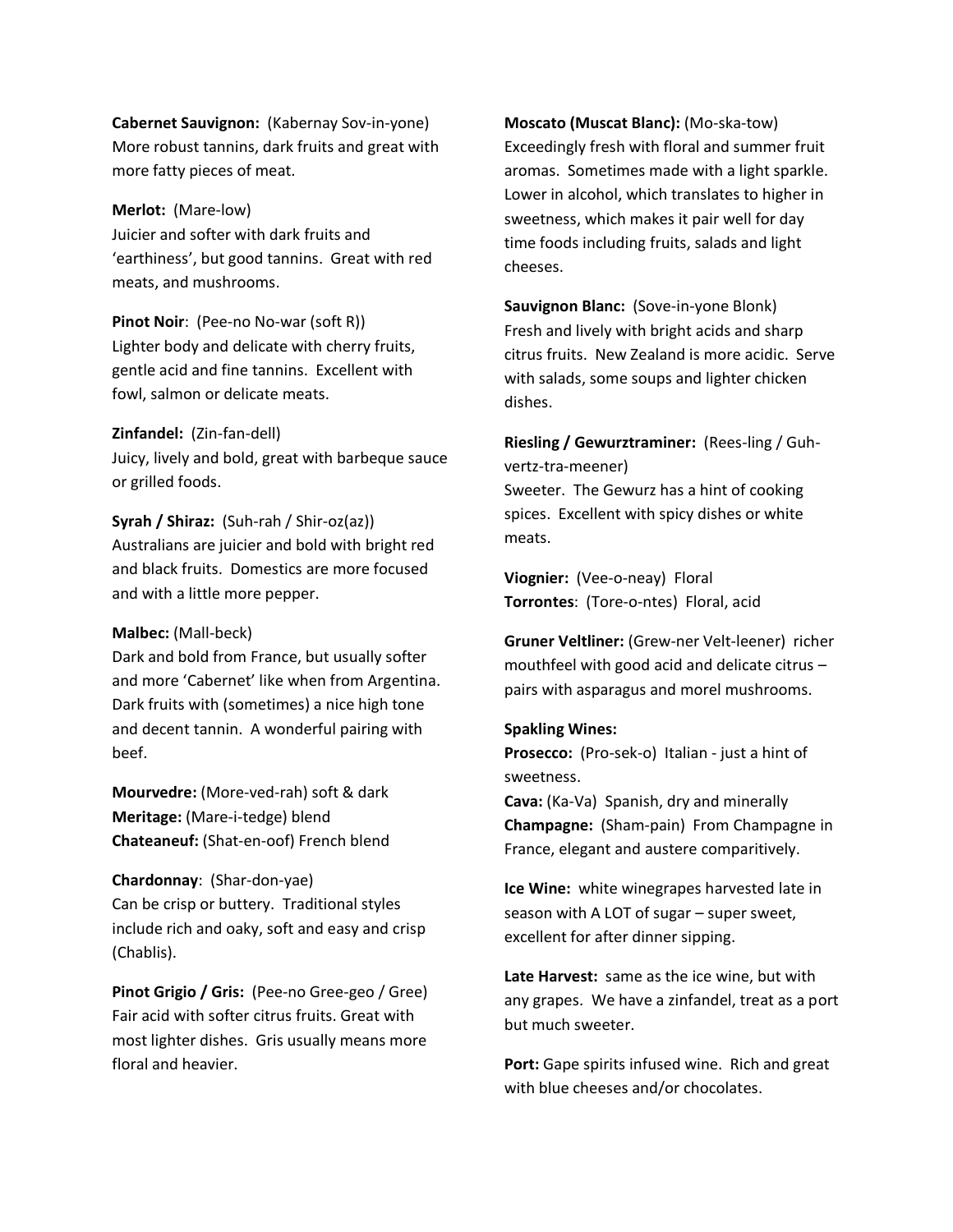| <b>Some Descriptive Words:</b> | Mocha              |
|--------------------------------|--------------------|
| Rich                           | Tannic             |
| Soft                           | Fine               |
| Sharp                          | Leathery           |
| Focused                        | Meaty              |
| <b>Bright</b>                  | Smokey             |
| Racy                           | Buttery            |
| Silky                          | Minerally          |
| Smooth                         | <b>Stone Fruit</b> |
| Dark                           | Vibrant            |
| Red                            |                    |
| Blue                           |                    |
| Black                          |                    |
| Lean                           |                    |
| Tangy                          |                    |
| Tingly                         |                    |
| Effervescent                   |                    |
| Sweet                          |                    |
| Juicy                          |                    |
| <b>Bold</b>                    |                    |
| <b>Sweet Fruit</b>             |                    |
| Fruity                         |                    |
| Earthy                         |                    |
| Wet                            |                    |
| Dusty                          |                    |
|                                |                    |